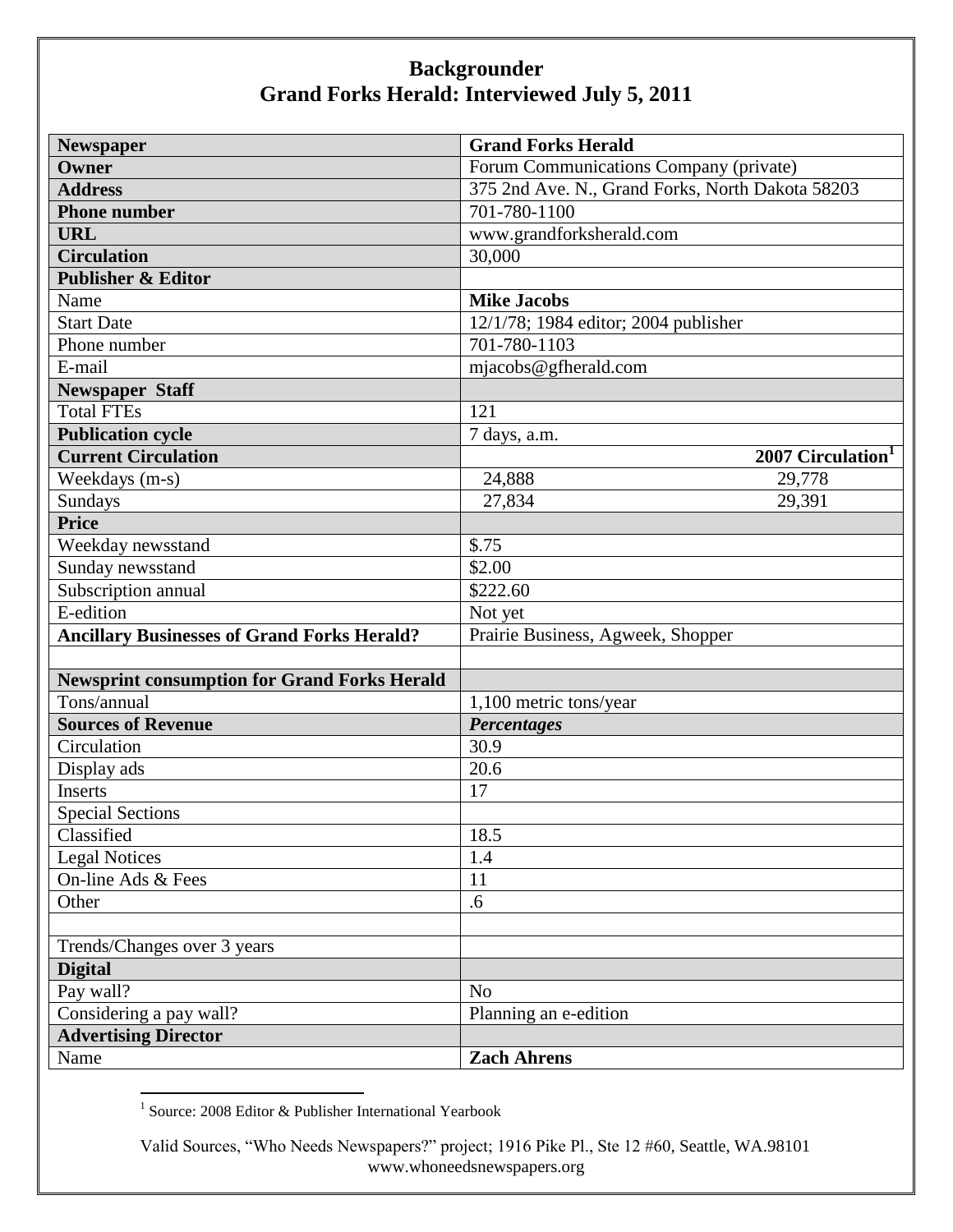| Start date                                                                                                        | 6/10                                                                                                                                                        |
|-------------------------------------------------------------------------------------------------------------------|-------------------------------------------------------------------------------------------------------------------------------------------------------------|
| Phone number                                                                                                      | 701-780-1162                                                                                                                                                |
| E-mail                                                                                                            | zahrens@gfherald.com                                                                                                                                        |
| Is your advertising staff able to provide competitive                                                             | Yes                                                                                                                                                         |
| digital services to merchants?                                                                                    |                                                                                                                                                             |
| Do you use "real time" ads?                                                                                       | Yes, a Real Time Bidding scenario through our ad<br>network partners.                                                                                       |
| Does your advertising department sell "digital<br>services" such as helping merchants with website<br>production? | On a limited basis                                                                                                                                          |
| Does your ad department sell electronic coupons or<br>other modern digital products?<br>Other?                    | Yes                                                                                                                                                         |
| Do you generate revenue in partnership with outside<br>digital vendors such as Yahoo? If so, who are they?        | We are not part of a consortium such as Yahoo but do<br>use ad networks as well as Google Ad Sense widgets on<br>our pages to generate incremental revenue. |
| <b>Assigning Editor</b>                                                                                           |                                                                                                                                                             |
| Name                                                                                                              | <b>Kirsten Stromsodt</b>                                                                                                                                    |
| Start date                                                                                                        | 1998                                                                                                                                                        |
| Phone number                                                                                                      | 701-780-1249                                                                                                                                                |
| E-mail                                                                                                            | kstromsodt@gfherald.com                                                                                                                                     |
| <b>News Staff</b>                                                                                                 |                                                                                                                                                             |
| <b>Total FTE</b>                                                                                                  | 31                                                                                                                                                          |
| Reporters                                                                                                         | 13                                                                                                                                                          |
| Editors                                                                                                           | $\overline{7}$                                                                                                                                              |
| Photo                                                                                                             | $\overline{2}$                                                                                                                                              |
| Web Editor                                                                                                        | $\mathbf{1}$                                                                                                                                                |
| Other:                                                                                                            | 8                                                                                                                                                           |
|                                                                                                                   |                                                                                                                                                             |
| <b>Bureaus</b>                                                                                                    | Forum staffs St. Paul and Bismarck                                                                                                                          |
| Coverage                                                                                                          | More than 50% of their time                                                                                                                                 |
| Local government                                                                                                  | Yes                                                                                                                                                         |
| Courts                                                                                                            | Yes                                                                                                                                                         |
| Public safety                                                                                                     | Yes                                                                                                                                                         |
| County government                                                                                                 | Yes                                                                                                                                                         |
| <b>School Board</b>                                                                                               | Yes                                                                                                                                                         |
| <b>Business</b>                                                                                                   | Yes                                                                                                                                                         |
| <b>Sports</b>                                                                                                     | $\overline{4}$                                                                                                                                              |
| Entertainment & arts                                                                                              | Yes                                                                                                                                                         |
| Environment                                                                                                       | As needed                                                                                                                                                   |
| Health care                                                                                                       | N <sub>o</sub>                                                                                                                                              |
| Outdoors                                                                                                          | Yes                                                                                                                                                         |
| Agriculture                                                                                                       | Yes                                                                                                                                                         |
|                                                                                                                   |                                                                                                                                                             |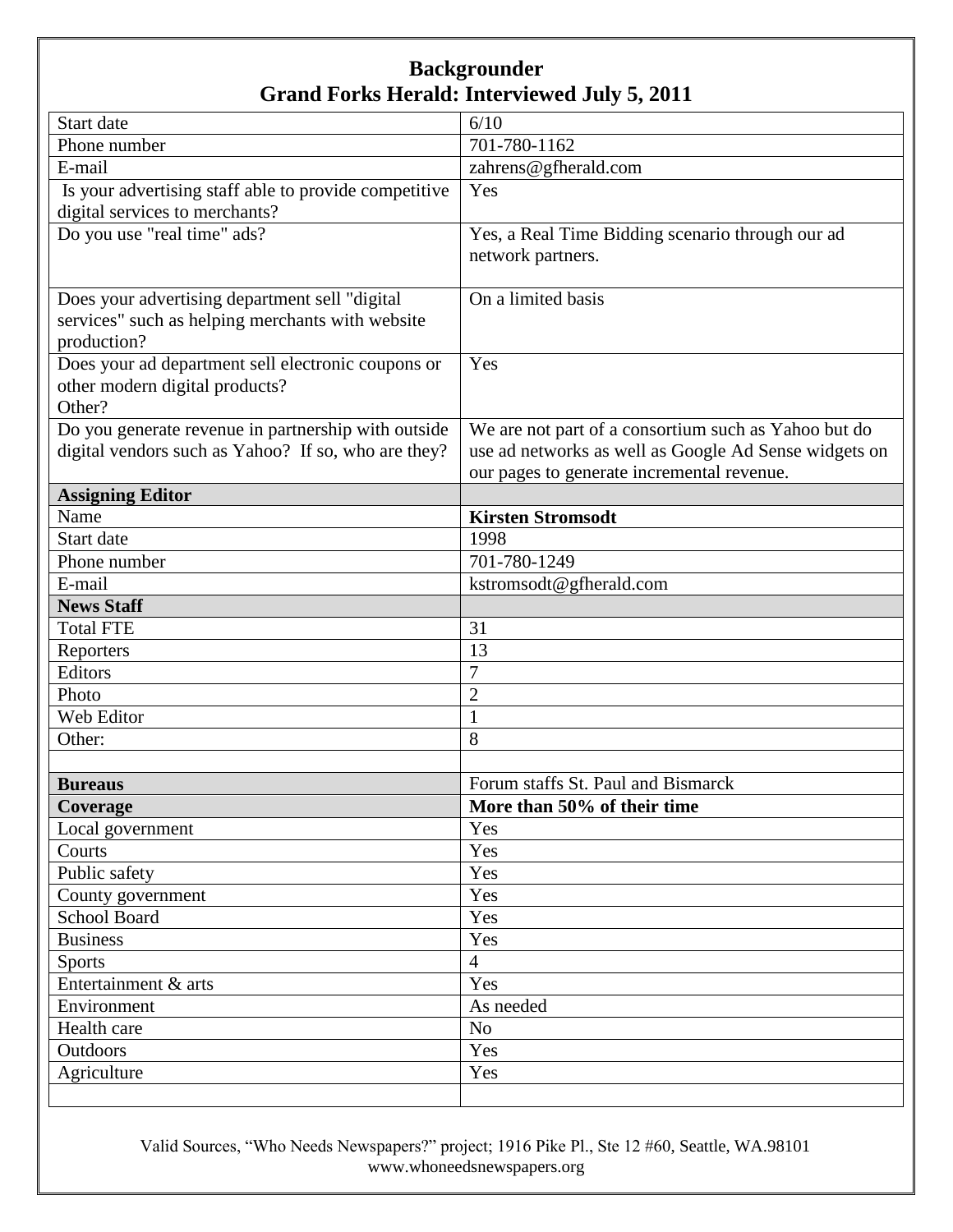| Do you assess online news content?                  |                                                     |
|-----------------------------------------------------|-----------------------------------------------------|
| Number of sources?                                  | 4 (MCT, AP, Forum Communications)                   |
| Writing or visual journalism impact?                | <b>Both</b>                                         |
| Other                                               |                                                     |
| <b>Digital Operation</b>                            | Yes                                                 |
| Website start date                                  | 1996                                                |
| <b>Digital News Staff</b>                           | Yes                                                 |
| Size?                                               | 2 full-time, 1 part-time                            |
| Sufficient?                                         | Close; growing faster than staffing                 |
| IT Staff (If separate)                              | Yes                                                 |
| Size?                                               | 4                                                   |
| Sufficient?                                         |                                                     |
| Corporate or Consultative support? (Yes or No)      | Yes, support from parent company, Forum             |
|                                                     | Communications                                      |
| Nature of support                                   | Technical/Advisory/Planning                         |
| Size?                                               | 19                                                  |
| Sufficient?                                         | Yes                                                 |
| Capabilities                                        | <b>Software Development</b>                         |
| Web platform software?                              | Mach-II                                             |
| Content management system: software?                | Same                                                |
| Do your organization staff members write code?      | Yes                                                 |
| Number of coders?                                   | $\overline{2}$                                      |
| Zero? How out-sourced?                              | None                                                |
| Out-sourced, off the shelf or with vendors?         | Off-shelf                                           |
| Proprietary or open-source code? Why?               | Proprietary, except Areavoices.com                  |
| Flexibility & response time                         | Depends                                             |
| Can you change web platform – coding,               | Yes and Yes                                         |
| architecture, software -- at least once a month? Do |                                                     |
| you?                                                |                                                     |
| Can you add new functionality promptly as it        | Most of the time                                    |
| becomes available?                                  |                                                     |
| Digital Tools utilized                              | HTML, CSS, Javascript, Adobe Cold Fusion, Adobe     |
|                                                     | Photo shop, Adobe Fusion                            |
| Crowd sourcing?                                     | Twitter, Facebook on limited basis; poll on website |
| Data visualization?                                 | Google Analytics and Quantcast                      |
| Investigative reporting?                            | Seldom                                              |
| Documentary video?                                  | N <sub>o</sub>                                      |
| Any other kinds of digital tools being used? If so, | Bityl, Wordpress                                    |
| what?                                               |                                                     |
| Social Media                                        |                                                     |
| Cite social media used:                             | Facebook # Friends? Yes                             |
|                                                     | <b>Twitter Yes</b>                                  |
|                                                     | Etc. Areavoices.com                                 |
| To what extent is your newspaper connected to       | Somewhat, but growing                               |
| people through social media?                        |                                                     |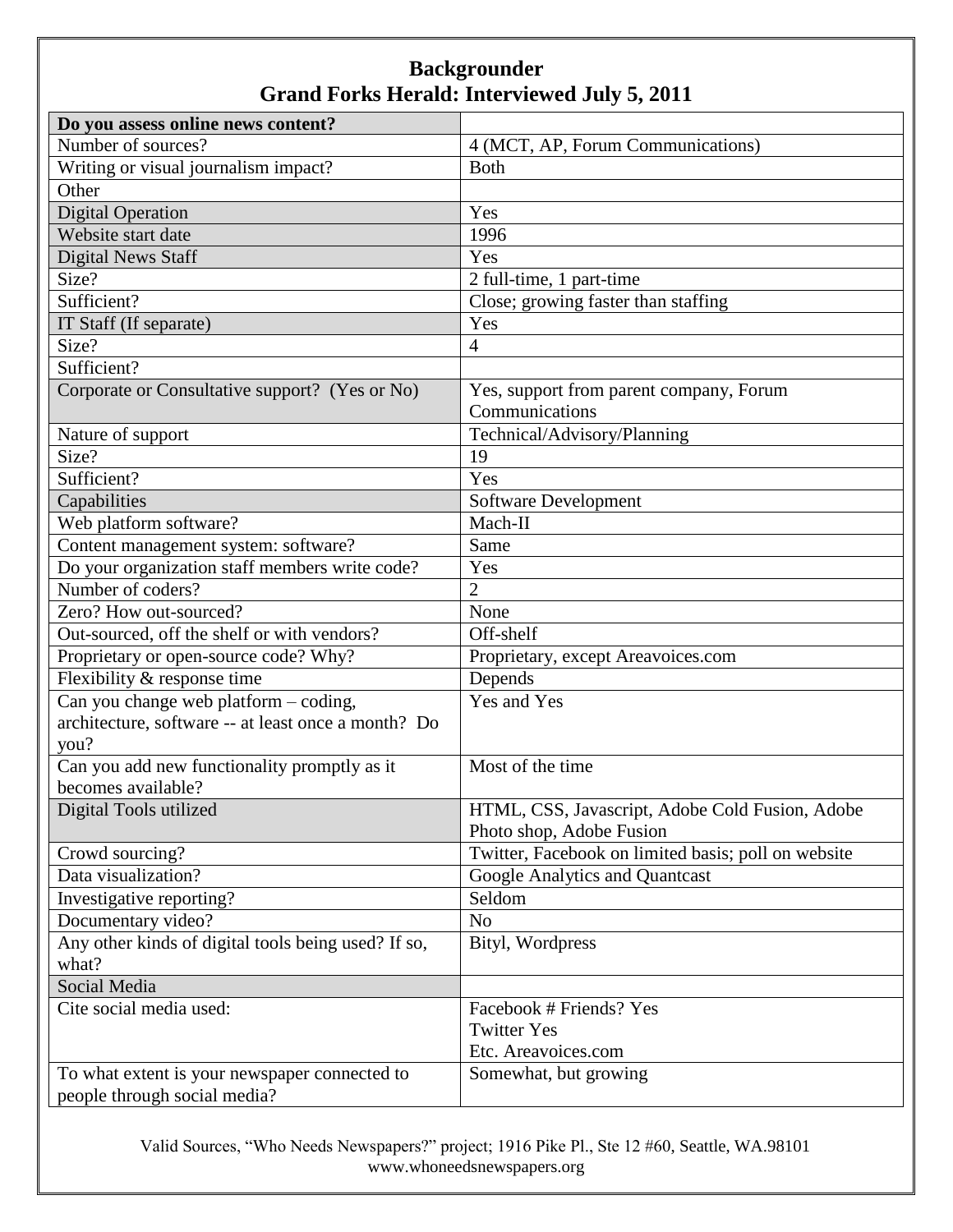| What is the overall organizational commitment to      | High but not complete                                 |
|-------------------------------------------------------|-------------------------------------------------------|
| collecting, creating, shaping and delivering all your |                                                       |
| news/information products through these digital       |                                                       |
| channels?                                             |                                                       |
| Assessment                                            | How do you assess your digital news/information       |
|                                                       | products?                                             |
| Number of Page-views/month?                           | 4,000,000                                             |
| Number of Monthly uniques?                            | 280,000                                               |
| Revenue/month?                                        |                                                       |
| Cite other metrics you use?                           | Time on site? Source of visitors? Etc. Yes            |
| Do you assess news content?                           | Yes                                                   |
| Most e-mailed stories?                                | Mostly local, topics very widely                      |
| Number of sources?                                    | Primarily 4                                           |
| Writing or visual journalism impact?                  | Writing dominates, vido, photo upswing                |
| Other?                                                |                                                       |
| How is data shared with news staff?                   | Email, meetings, one on one                           |
|                                                       |                                                       |
| Editing                                               |                                                       |
| How are web stories edited? Are there different       | Web content goes online via news web staff, assigning |
| procedures (layers of editing) for web vs. print      | editors and copy desk; some content 2-3 layers        |
| products?                                             |                                                       |
| Do you use AP Style in your digital news products?    | Mostly, but combined with Herald print/read style     |
| Revenue                                               |                                                       |
| Do you generate revenue in partnership with outside   | $Yes - NDN$                                           |
| digital vendors such as Yahoo? If so, who are they?   |                                                       |
| Do you charge for any digital news products?          | Yes                                                   |
| Which products and how much?                          | Archive articles - Single \$2.95; Month \$4.95        |
| <b>Digital Delivery Systems</b>                       | What delivery systems do you employ?                  |
| E-edition? (Software used?)                           |                                                       |
| Generic mobile apps software? Name it please.         | March-2                                               |
| Smart Phone - apps                                    | Yes/No? Under development? Target date? No Under      |
|                                                       | development. FCC Photo gallery - Nov. 15, 2011;       |
|                                                       | Offers HQ – Nov. 1, 2011; FCC News Readers – Jan. 1,  |
|                                                       | 2011                                                  |
| -- iPhone                                             |                                                       |
| -- Android                                            |                                                       |
| -- Blackberry                                         |                                                       |
| -- Palm                                               |                                                       |
| -- Other?                                             |                                                       |
| Tablets                                               |                                                       |
| -- iPad                                               |                                                       |
| -- Other                                              |                                                       |
| Kindle                                                |                                                       |
| Any other systems?                                    |                                                       |
|                                                       |                                                       |